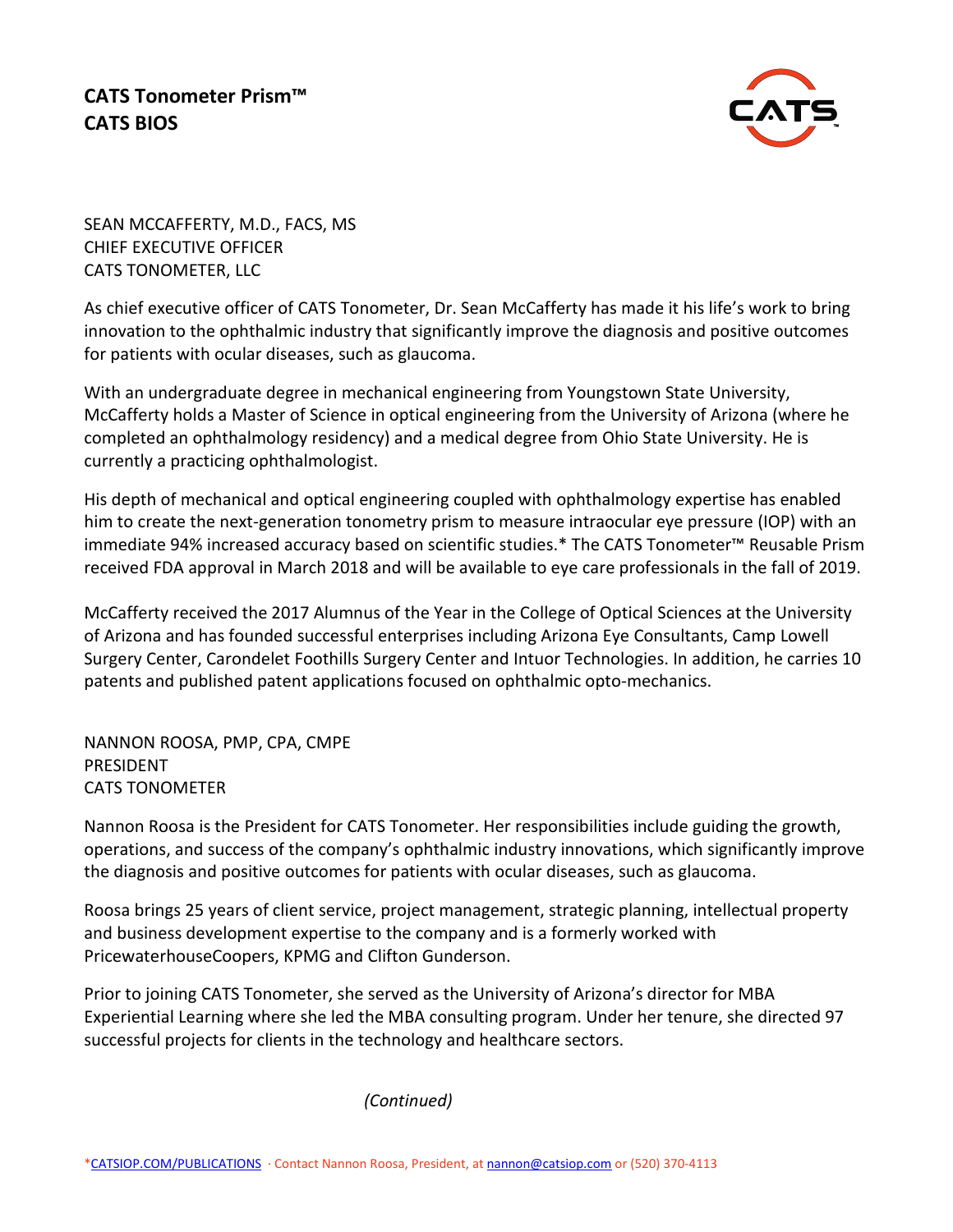

## *(Roosa bio continued)*

Roosa is also Good Clinical Practice trained and monitors activities related to scientific studies. She is a Project Management Professional, Certified Public Accountant, and has received Certified Medical Practice Executive designation from the Medical Group Management Association.

She earned a Bachelor of Science in business administration with a major in accounting from the University of Tennessee and a master's degree in tax from the University of Texas at San Antonio.

SCOTT HECK SALES AND DISTRIBUTION DIRECTOR CATS TONOMETER

Scott Heck has more than 25 years of high-level and diverse experience in the eye care distribution field. He brings to the company expertise in medical device manufacturing, product management, business development, sales, marketing and finance.

At CATS Tonometer he is responsible for negotiating domestic and international sales and distribution contracts.

Most recently, Heck was director of operations at Wilson Ophthalmic Corporation, a distributor of eye care specific pharmaceuticals and medical devices. He has also provided consultation services for numerous medical device companies.

WILLIAM LOMICKA BOARD MEMBER CATS TONOMETER

William Lomicka has more than four decades of healthcare financial management and venture capital experience. He has served as a director or senior leader for numerous U.S. healthcare companies, including health insurance, hospital management, medical device distribution, acute care hospitals, nursing and assisted living facilities, and healthcare technology firms.

As a senior vice president of finance for Humana Inc., Lomicka planned, developed, and implemented financial strategies generating revenue growth from \$145 million to \$3 billion.

Following Humana, he worked for a healthcare venture capital firm in New York City developing and managing healthcare investments. He also served as secretary of economic development for the Commonwealth of Kentucky and later formed a private venture capital investment firm in Louisville, KY.